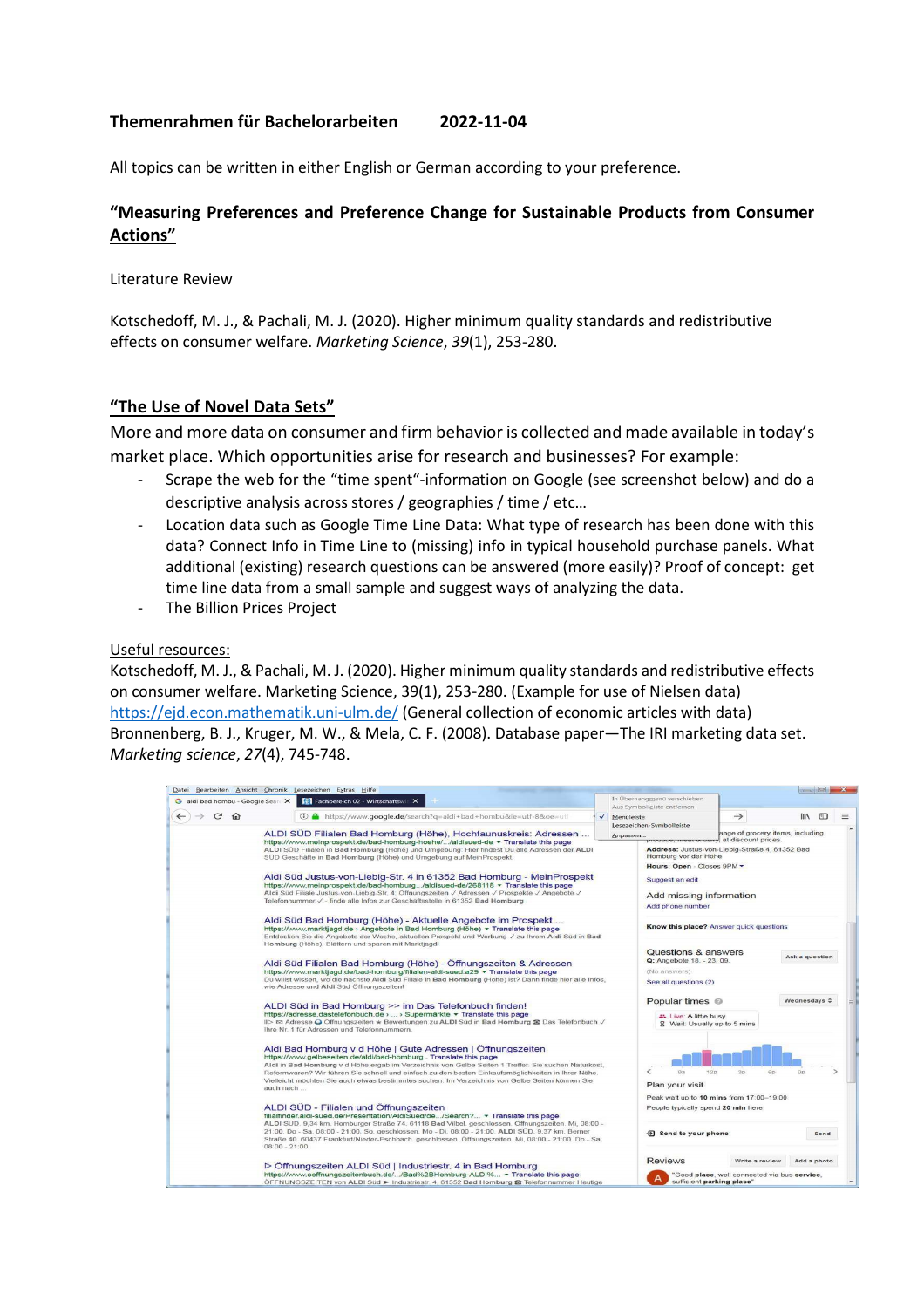## **"Consumer (In-)attention in Choice"**

- **-** When making decisions, consumers frequently do not pay attention to all available (and relevant) information, e.g., attributes or alternatives. Possible research questions:
- **-** Provide an overview of methods that deal with consumer inattention in conjoint studies. Compare the performance of standard logit with the simple endogenous attribute attendance model in Hole (2011) in a simulation study.
- **- Recent Developments of Attribution Models:**Compare the performance of standard logit with the choice models in Gilbride and Allenby (2006) in a simulation study.
- **- What kind of information do consumers use when making purchasing decisions and how to learn about this?**

# Starting literature:

- (1) Yegoryan, N., Guhl, D., & Klapper, D. (2019). Inferring attribute non-attendance using eye tracking in choice-based conjoint analysis. Journal of Business Research.
- (2) Hole, A. R. (2011). A discrete choice model with endogenous attribute attendance. Economics Letters, 110(3), 203-205.
- (3) Gilbride, T.J. and Allenby, G.M., 2006. Estimating heterogeneous EBA and economic screening rule choice models. Marketing Science, 25(5), pp.494-509.

### **"Implications of Consumer Inattention for Firm Behavior "**

- **-** Research question:
- **-** Use case studies to analyze how firms behave (e.g., price setting or product mix) when facing inattentive consumers. Which factors affect consumer attention? How should firms behave according to theory? Explain differences between theory and practice.
- **-** What tools are available to firms in order to measure consumer attention?
- **-** When consumers are inattentive and firms react accordingly, is competition sufficient to protect consumers? Provide real-world examples.

### Starting literature:

- (1) Gabaix, X. (2019). Behavioral inattention. In *Handbook of Behavioral Economics: Applications and Foundations 1* (Vol. 2, pp. 261-343). North-Holland.
- (2) De Clippel, G., Eliaz, K., & Rozen, K. (2014). Competing for consumer inattention. *Journal of Political Economy*, *122*(6), 1203-1234.
- (3) Grubb, M. D. (2015). Consumer inattention and bill-shock regulation. *The Review of Economic Studies*, *82*(1), 219-257.